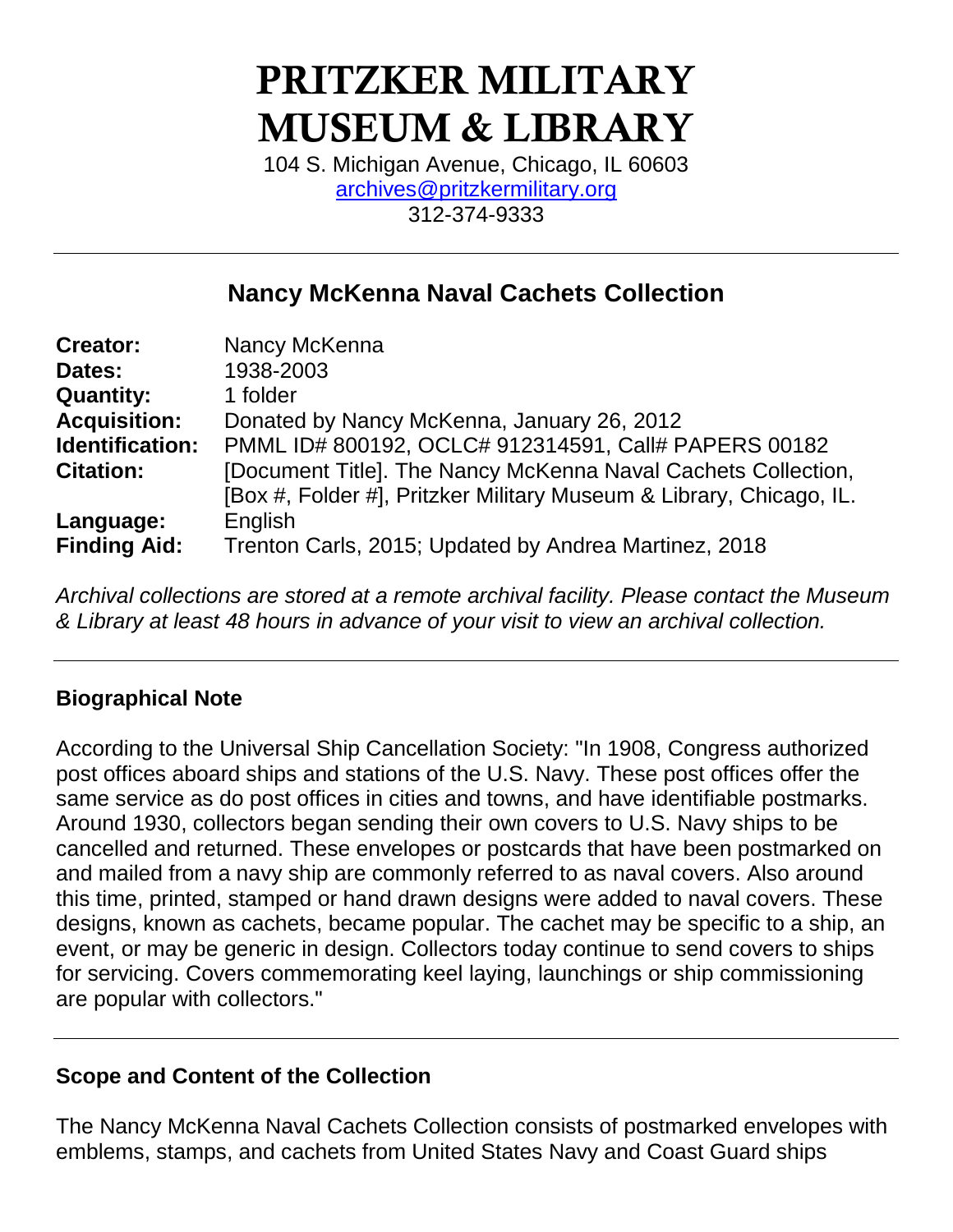ranging in dates from 1938-2003. The forty envelopes are arranged in chronological order. The collection also consists of one sheet of four postage stamps. The provenance of the collection comes from McKenna's time as program director of the American Academy of Industry and its attempts to create an exhibit focusing on the Coast Guard Cutter Acacia during its time in Chicago, Illinois.

#### **Arrangement**

The collection arrived in no particular order and has been arranged chronologically by staff. The collection consists of one series:

#### **Series One: Naval Covers and Cachets**

#### **Rights**

Copyrights held by Nancy McKenna were transferred to the Pritzker Military Museum & Library. All other rights are held by the author or publisher. Users assume responsibility for following copyright laws as established by US Code Title 17.

#### **Key Subjects**

This collection is indexed under the following headings in the Library's online catalog. Researchers interested in materials about related topics, persons, or places should search the catalog using these subject headings.

#### **Subjects**

Covers (Philately)--United States. Stamped envelopes. United States.--Coast Guard--Postal Service. United States.--Navy--Postal Service.

#### **Container List**

| 800192001 Postmark: U.S.S. Enterprise - Lat 0 Degrs, Long 43 West.                           | 9/8/1938   |
|----------------------------------------------------------------------------------------------|------------|
| Emblem: Navy - Hundred Years - U.S. Naval Academy-<br>800192002 <b>EUROPER</b><br>Annapolis. | 10/27/1945 |
| 800192003 Emblem: Honoring the United States Coast Guard.                                    | 11/10/1945 |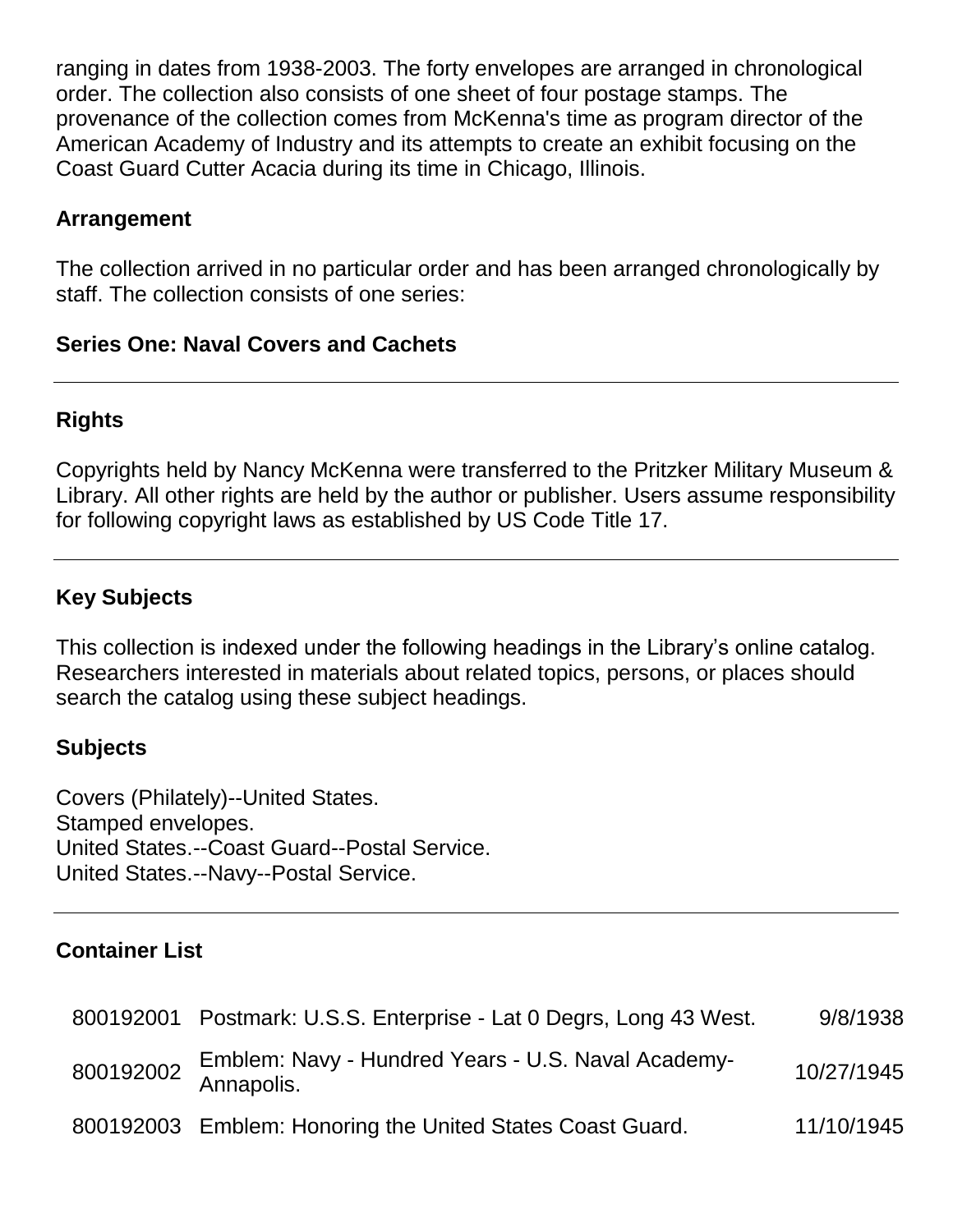|           | 800192004 Emblem: Operations on a South Pacific Beachhead.                | 11/10/1945 |
|-----------|---------------------------------------------------------------------------|------------|
| 800192005 | <b>Return Address: Commanding Officer - USCGC Active</b><br>(WMEC-618)    | 10/14/1966 |
| 800192006 | <b>Postmark: USCGC Glacier WAGB-4</b>                                     | 12/5/1966  |
| 800192007 | Return Address: Commanding Officer - USCGC Klamath<br>(WHEC 66)           | 5/18/1970  |
| 800192008 | Return Address: USC&GSS Fairweather (MSS20)                               | 5/22/1970  |
| 800192009 | Return Address: CGC Pendant 65608 - Calif. International<br>Sea Festival. | 8/13/1970  |
| 800192010 | Return Address: Commanding Officer - USCGC<br>McCullock (WHFC 386)        | 7/14/1971  |
| 800192011 | Return Address: Officer in Charge - CGC Point Bennet<br>(WPB-82351)       | 10/29/1973 |
| 800192012 | Return Address: Commanding Officer - USCGC<br>Bittersweet (WLB 389)       | 8/16/1974  |
| 800192013 | Emblem: USCGC SPAR WLB 403 - Semper Paratus.                              | 9/3/1974   |
| 800192014 | <b>Return Address: Commanding Officer - USCGC White</b><br>Sage           | 1/6/1975   |
|           | 800192015 Emblem: USCGC Munro WHEC 724                                    | 3/26/1975  |
| 800192016 | <b>Return Address: Commanding Officer - USCGC Sedge</b><br>(WLB 402)      | 5/20/1975  |
| 800192017 | Return Address: Commanding Officer - USCGC Ironwood<br>(WLB-297)          | 2/26/1976  |
| 800192018 | Return Address: Commanding Officer - USCGC Hudson<br>(WLIC 801)           | 5/31/1977  |
| 800192019 | Return Address: Commanding Officer - USCGC<br>Basswood (WLB-388)          | 6/16/1978  |
| 800192020 | <b>Return Address: Commanding Officer - USCGC Citrus</b><br>(WLB 300)     | 9/27/1978  |
| 800192021 | Return Address: Commanding Officer - USCGC Ironwood<br>(WLB-297)          | 3/6/1980   |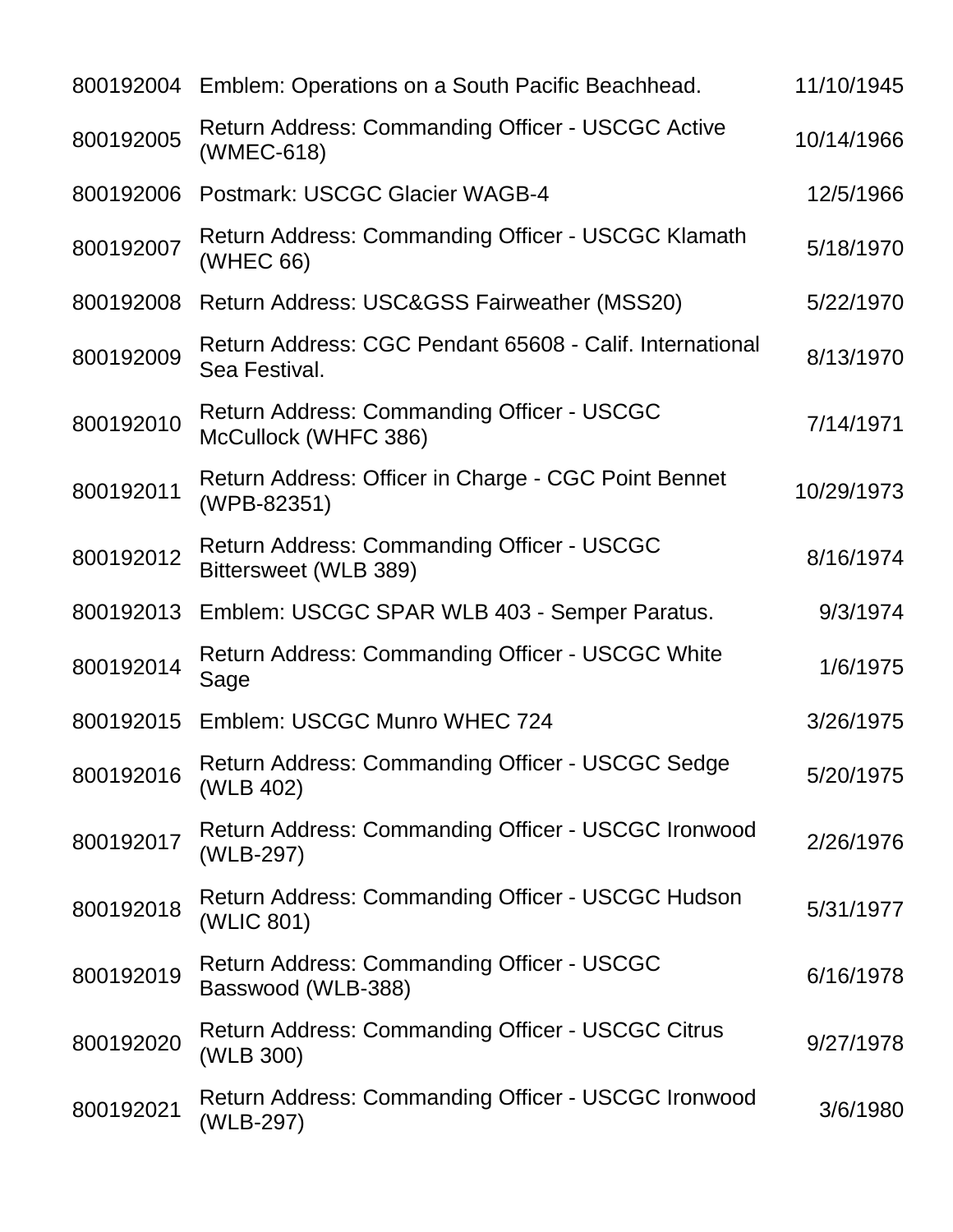| 800192022 | Emblem: Scenic Idaho - Idaho Chapter #24 - NAPUS 76th<br>Convention.                                                                    | 7/3/1980   |
|-----------|-----------------------------------------------------------------------------------------------------------------------------------------|------------|
| 800192023 | Emblem: USCGC Bear WMEC-901 - Bear Class Medium<br><b>Endurance Cutter</b>                                                              | 9/25/1980  |
| 800192024 | <b>Return Address: Commanding Officer - USCGC Boutwell</b><br>(WHEC 719)                                                                | 9/24/1981  |
|           | 800192025 Emblem: U.S.C.G.C. Resolute (WMEC-620)                                                                                        | 11/2/1981  |
| 800192026 | Emblem: USCGC Mellon (WHEC-717)                                                                                                         | 11/16/1981 |
| 800192027 | Emblem: USCGC Campbell (WHEC-32)                                                                                                        | 2/23/1982  |
| 800192028 | Emblem: USCGC Acacia (WLB-406)                                                                                                          | 2/1/1983   |
| 800192029 | Emblem: USS SSBN-729                                                                                                                    | 2/11/1984  |
| 800192030 | Emblem: More than a ship - Protect Enforce - USCGC<br>Citrus (WMEC 300)                                                                 | 5/2/1984   |
| 800192031 | <b>Emblem: United States Coast Guard Cutter White Bush</b><br>(WLM-542)                                                                 | 7/11/1985  |
|           | 800192032 Emblem: USCGC Chilula (WMEC-153)                                                                                              | 1/14/1986  |
| 800192033 | Emblem: USCGC Boutwell (WHEC-719)                                                                                                       | 7/29/1986  |
| 800192034 | Emblem: USS Antietam "Power to Prevail" (CG 54)                                                                                         | 10/3/1988  |
| 800192035 | Emblem: USCGC Chilula (WMEC-153)                                                                                                        | 12/18/1990 |
| 800192036 | Return Address: Commanding Officer - USCGC Saginaw<br>(WLIC-803); Includes card stating that: "This is an<br>artmaster first day cover" | 1/22/1993  |
| 800192037 | <b>Return Address: Commanding Officer - USCGC Vigorous</b><br>(WMEC-627)                                                                | 2/2/1994   |
| 800192038 | Emblem: USCGC Harriet Lane (WMEC-903) "The Desired<br>Effect Paratus, Libens, Balidus."                                                 | 1/27/1995  |
| 800192039 | Emblem: United States Coast Guard 1790 - "City of<br>Roses"; Return Address: USCGC Alert (WMEC 630)                                     | 6/5/1996   |